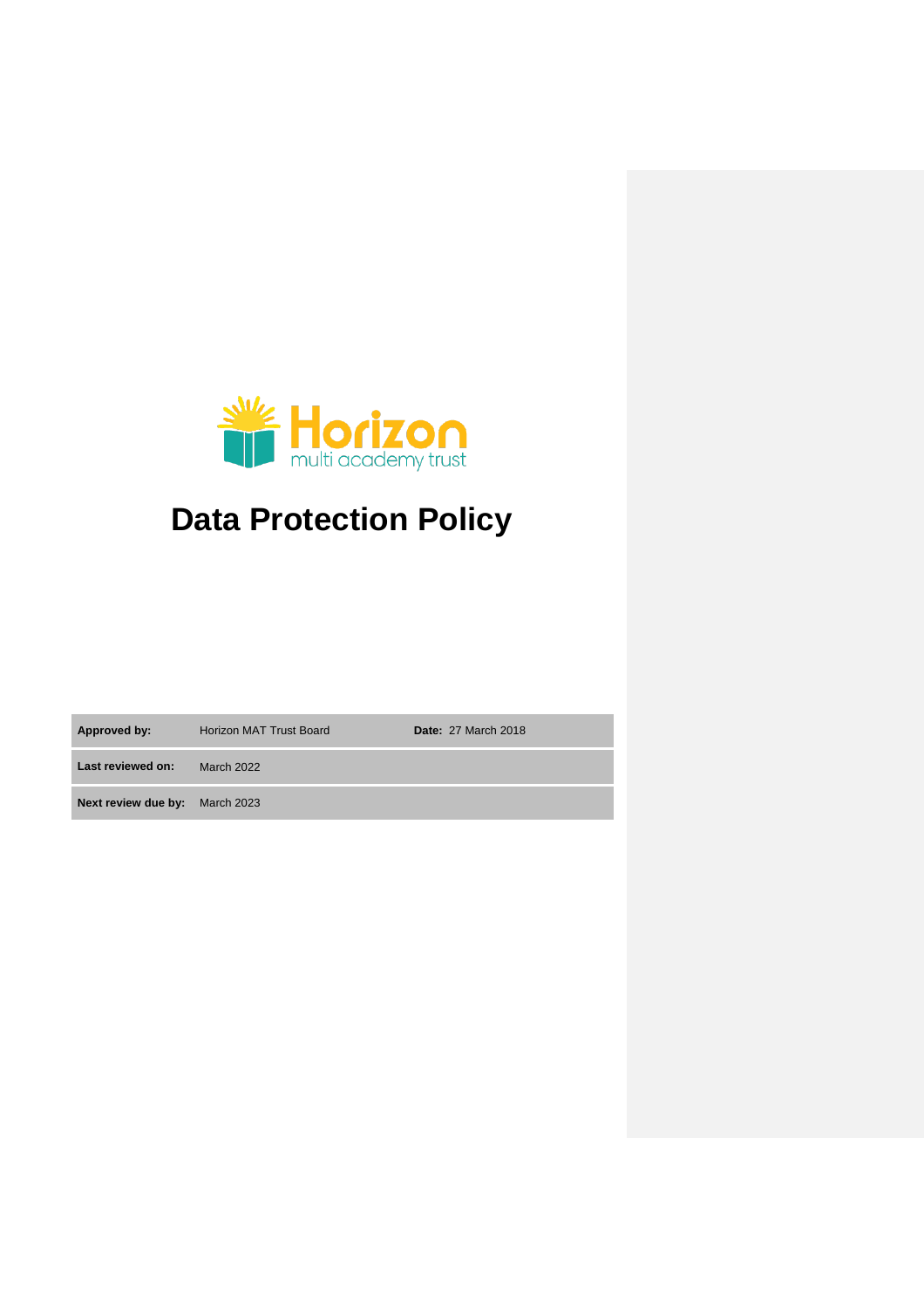# **Contents**

# **1. Aims**

Our trust aims to ensure that all personal data collected about staff, pupils, parents, governors, visitors and other individuals is collected, stored and processed in accordance with UK data protection law.

This policy applies to all personal data, regardless of whether it is in paper or electronic format.

# **2. Legislation and guidance**

This policy meets the requirements of the:

- UK General Data Protection Regulation (UK GDPR) the EU GDPR was incorporated into UK  $\blacktriangleright$ legislation, with some amendments, by The Data Protection, Privacy and Electronic Communications [\(Amendments etc\) \(EU Exit\) Regulations 2020](https://www.legislation.gov.uk/uksi/2020/1586/made)
- [Data Protection Act 2018 \(DPA 2018\)](http://www.legislation.gov.uk/ukpga/2018/12/contents/enacted)
- It is based on guidance published by the Information Commissioner's Office (ICO) on the [GDPR.](https://ico.org.uk/for-organisations/guide-to-the-general-data-protection-regulation-gdpr/)

It is based on guidance published by the Information Commissioner's Office (ICO) on the [GDPR.](https://ico.org.uk/for-organisations/guide-to-the-general-data-protection-regulation-gdpr/)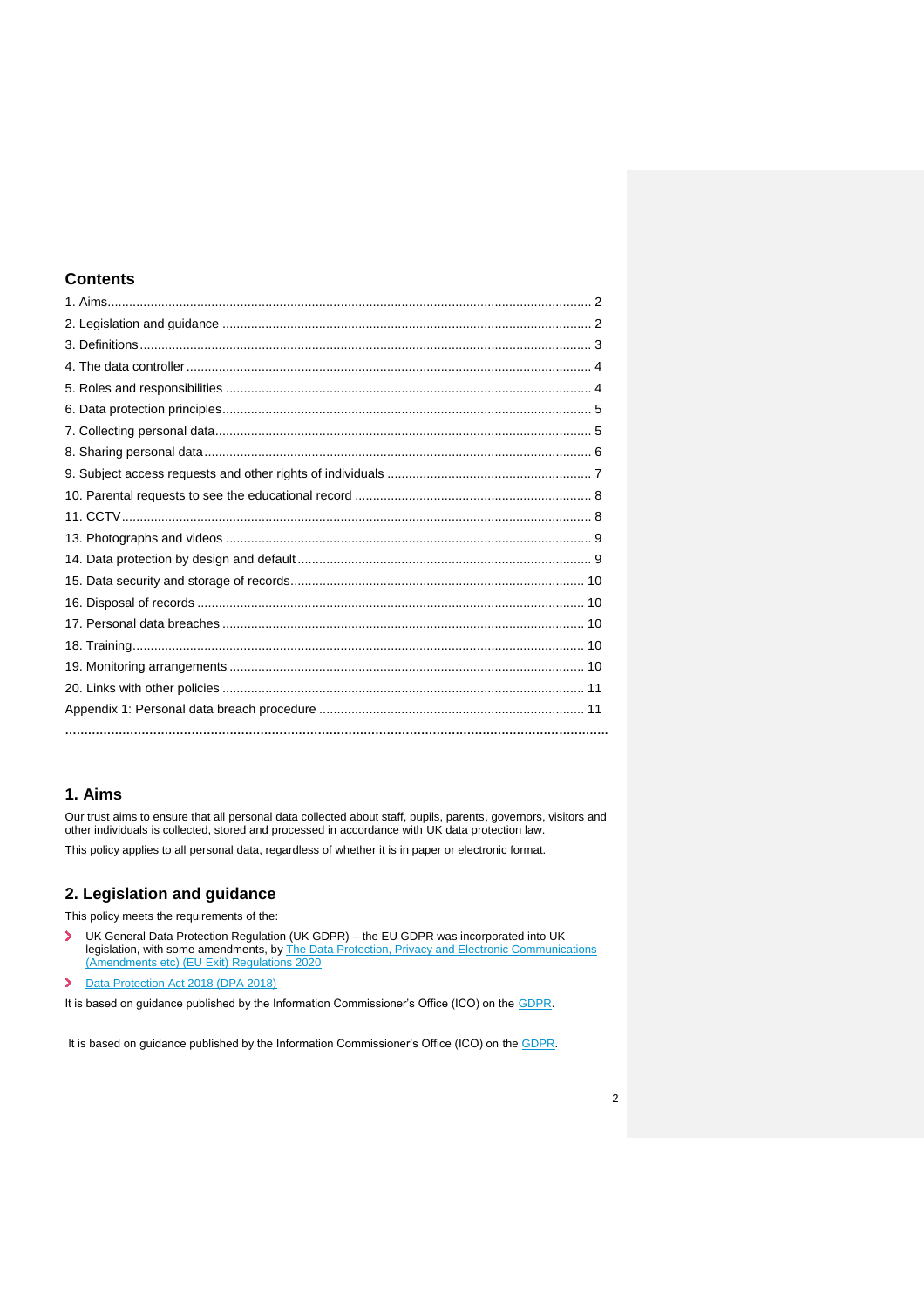It also reflects the ICO's [code of practice for subject access requests.](https://ico.org.uk/media/for-organisations/documents/2014223/subject-access-code-of-practice.pdf) It also reflects the ICO's code of [practice](https://ico.org.uk/media/for-organisations/documents/1542/cctv-code-of-practice.pdf) for the use of surveillance cameras and personal information.

In addition, this policy complies with our funding agreement and articles of association.

# **3. Definitions**

| <b>Term</b>                         | <b>Definition</b>                                                                                                                                                                      |
|-------------------------------------|----------------------------------------------------------------------------------------------------------------------------------------------------------------------------------------|
| Personal data                       | Any information relating to an identified, or<br>identifiable, individual.                                                                                                             |
|                                     | This may include the individual's:                                                                                                                                                     |
|                                     | Name (including initials)                                                                                                                                                              |
|                                     | Identification number<br>$\bullet$                                                                                                                                                     |
|                                     | Location data<br>$\bullet$                                                                                                                                                             |
|                                     | Online identifier, such as a username                                                                                                                                                  |
|                                     | It may also include factors specific to the<br>individual's physical, physiological, genetic,<br>mental, economic, cultural, or social identity.                                       |
| Special categories of personal data | Personal data, which is more sensitive and so<br>needs more protection, including information<br>about an individual's:                                                                |
|                                     | Racial or ethnic origin<br>$\bullet$                                                                                                                                                   |
|                                     | Political opinions<br>$\bullet$                                                                                                                                                        |
|                                     | Religious or philosophical beliefs<br>$\bullet$                                                                                                                                        |
|                                     | Trade union membership<br>٠                                                                                                                                                            |
|                                     | Genetics<br>$\bullet$                                                                                                                                                                  |
|                                     | Biometrics (such as fingerprints, retina,<br>$\bullet$<br>and iris patterns), where used for<br>identification purposes                                                                |
|                                     | Health - physical or mental<br>$\bullet$                                                                                                                                               |
|                                     | Sex life or sexual orientation                                                                                                                                                         |
| Processing                          | Anything done to personal data, such as<br>collecting, recording, organising, structuring,<br>storing, adapting, altering, retrieving, using,<br>disseminating, erasing or destroying. |
|                                     | Processing can be automated or manual.                                                                                                                                                 |
| Data subject                        | The identified or identifiable individual whose<br>personal data is held or processed.                                                                                                 |
| Data controller                     | A person or organisation that determines the<br>purposes and the means of processing of<br>personal data.                                                                              |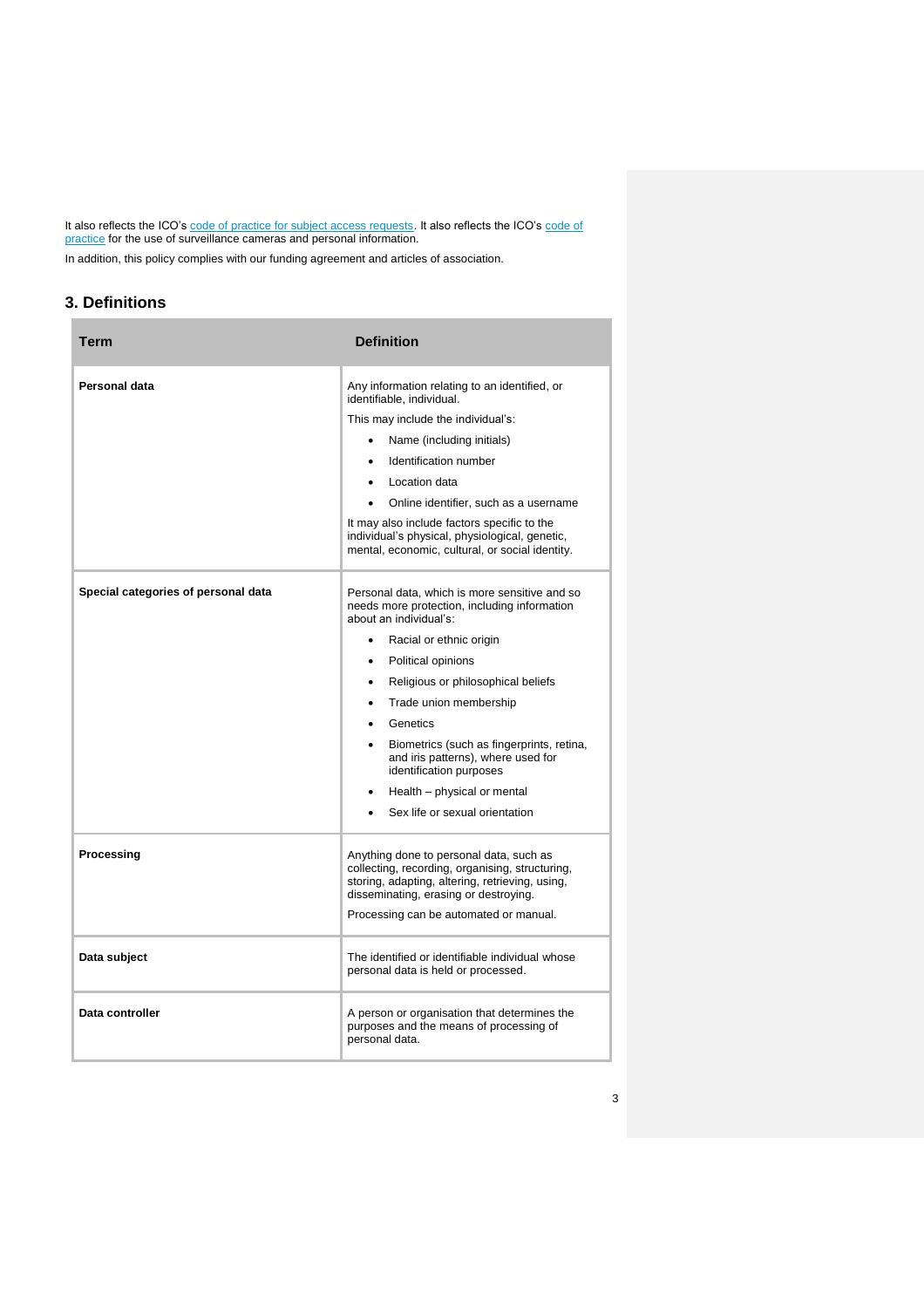| Data processor       | A person or other body, other than an employee<br>of the data controller, who processes personal<br>data on behalf of the data controller.              |
|----------------------|---------------------------------------------------------------------------------------------------------------------------------------------------------|
| Personal data breach | A breach of security leading to the accidental or<br>unlawful destruction, loss, alteration, unauthorised<br>disclosure of, or access to personal data. |

## **4. The data controller**

Our trust processes personal data relating to parents, pupils, staff, governors, visitors, and others, and therefore is a data controller.

The trust is registered as a data controller with the ICO and will renew this registration annually or as otherwise legally required.

# **5. Roles and responsibilities**

This policy applies to **all staff** employed by our trust, and to external organisations or individuals working on our behalf. Staff who do not comply with this policy may face disciplinary action.

#### **5.1 Trust Board**

The trust board has overall responsibility for ensuring that our schools comply with all relevant data protection obligations.

## **5.2 Data protection officer**

The data protection officer (DPO) is responsible for overseeing the implementation of this policy, monitoring our compliance with data protection law, and developing related policies and guidelines where applicable.

They will provide regular reports of their activities directly to the trust board and, where relevant, report to the board their advice and recommendations on school data protection issues.

The DPO is also the first point of contact for individuals whose data the trust processes, and for the ICO.

Full details of the DPO's responsibilities are set out in their job description.

Our DPO is Helen Sherriff and is contactable via telephone: 01752 404489 or email[:helen.sherriff@horizonmat.com.](mailto:helen.sherriff@horizonmat.com)

The Senior Administrator/School Business Manager is the data protection Lead in each school and will manage data protection day to day, to ensure compliance with all data protection issues at their school.

#### **5.3 Headteacher**

The headteacher acts as the representative of the data controller on a day-to-day basis.

## **5.4 All staff**

Staff are responsible for:

- Collecting, storing and processing any personal data in accordance with this policy
- Informing their school of any changes to their personal data, such as a change of address
- Contacting the DPO in the following circumstances:
	- o With any questions about the operation of this policy, data protection law, retaining personal data or keeping personal data secure
	- o If they have any concerns that this policy is not being followed
	- o If they are unsure whether or not, they have a lawful basis to use personal data in a particular way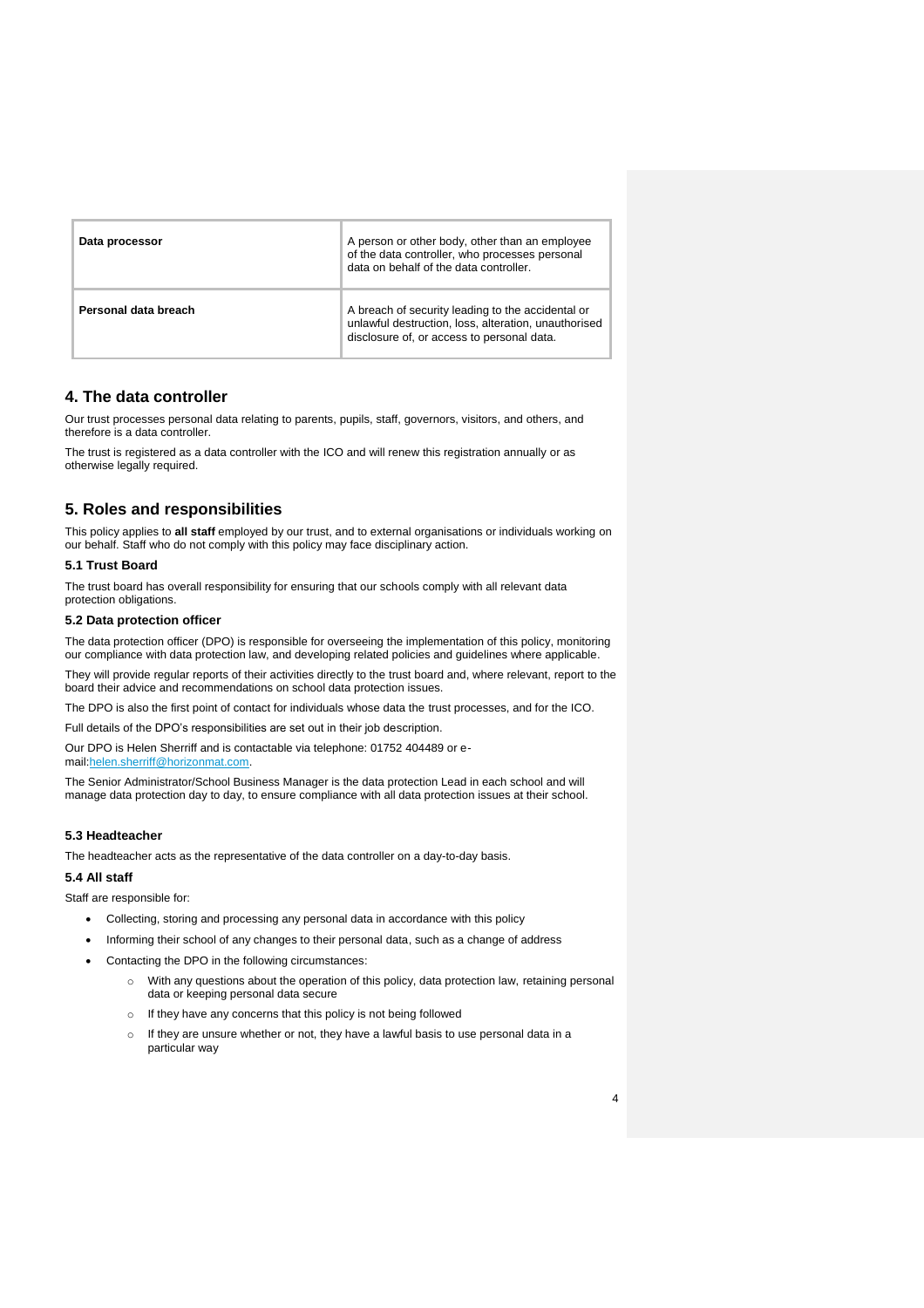- If they need to rely on or capture consent, draft a privacy notice, deal with data protection rights invoked by an individual, or transfer personal data outside the European Economic Area
- o If there has been a data breach
- o Whenever they are engaging in a new activity that may affect the privacy rights of individuals
- If they need help with any contracts or sharing personal data with third parties

## **6. Data protection principles**

The GDPR is based on data protection principles that our trust must comply with.

The principles say that personal data must be:

- Processed lawfully, fairly and in a transparent manner
- Collected for specified, explicit and legitimate purposes
- Adequate, relevant and limited to what is necessary to fulfil the purposes for which it is processed
- Accurate and, where necessary, kept up to date
- Kept for no longer than is necessary for the purposes for which it is processed
- Processed in a way that ensures it is appropriately secure

This policy sets out how the trust aims to comply with these principles.

# **7. Collecting personal data**

### **7.1 Lawfulness, fairness and transparency**

We will only process personal data where we have one of 6 'lawful bases' (legal reasons) to do so under data protection law:

- The data needs to be processed so that a school within the trust can **fulfil a contract** with the individual, or the individual has asked the school to take specific steps before entering a contract
- The data needs to be processed so that the school can **comply with a legal obligation**
- The data needs to be processed to ensure the **vital interests** of the individual e.g., to protect someone's life
- The data needs to be processed so that the school, as a public authority, can perform a task **in the public interest or exercise its official authority**
- The data needs to be processed for the **legitimate interests** of the school (where the processing is not any tasks the school performs as a public authority) or a third party provided the individual's rights and freedoms are not overridden
- The individual (or their parent/carer when appropriate in the case of a pupil) has freely given clear **consent**

For special categories of personal data, we will also meet one of the special category conditions for processing under data protection law:

- The individual (or their parent/carer when appropriate in the case of a pupil) has given **explicit consent**
- The data needs to be processed to perform or exercise obligations or rights in relation to **employment, social security or social protection law**
- The data needs to be processed to ensure the **vital interests** of the individual or another person, where the individual is physically or legally incapable of giving consent
- The data has already been made **manifestly public** by the individual
- The data needs to be processed for the establishment, exercise, or defence of **legal claims**
- The data needs to be processed for reasons of **substantial public interest** as defined in legislation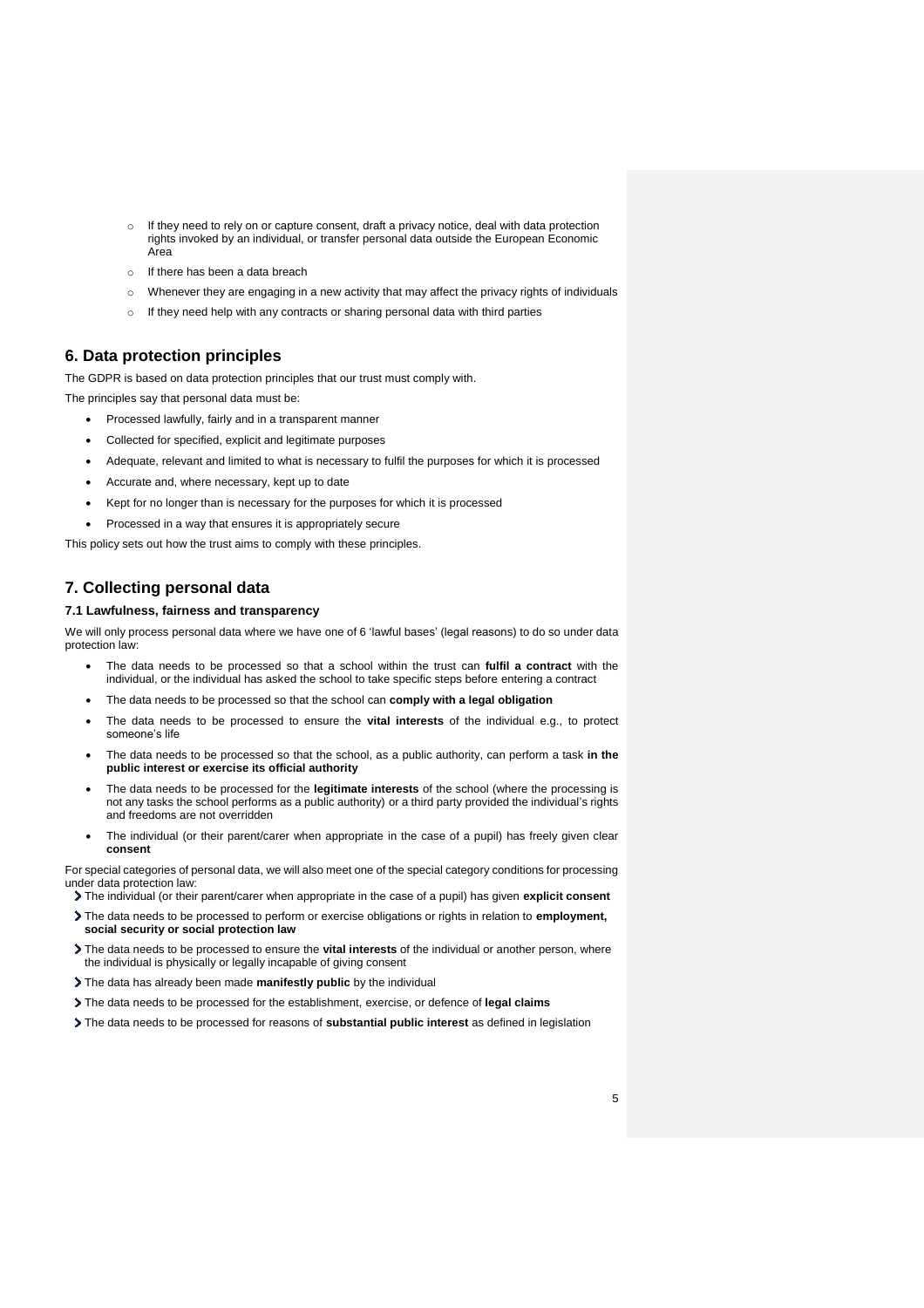- The data needs to be processed for **health or social care purposes**, and the processing is done by, or under the direction of, a health or social work professional or by any other person obliged to confidentiality under law
- The data needs to be processed for **public health reasons**, and the processing is done by, or under the direction of, a health professional or by any other person obliged to confidentiality under law
- The data needs to be processed for **archiving purposes**, scientific or historical research purposes, or statistical purposes, and the processing is in the public interest

For criminal offence data, we will meet both a lawful basis and a condition set out under data protection law. Conditions include:

- The individual (or their parent/carer when appropriate in the case of a pupil) has given **consent**
- The data needs to be processed to ensure the **vital interests** of the individual or another person, where the individual is physically or legally incapable of giving consent
- The data has already been made **manifestly public** by the individual
- The data needs to be processed for or in connection with legal proceedings, to obtain legal advice, or for the establishment, exercise, or defence of **legal rights**
- The data needs to be processed for reasons of **substantial public interest** as defined in legislation

Whenever we first collect personal data directly from individuals, we will provide them with the relevant information required by data protection law.

We will always consider the fairness of our data processing. We will ensure we do not handle personal data in ways that individuals would not reasonably expect or use personal data in ways which have unjustified adverse effects on them. If we offer online services to pupils, such as classroom apps, and we intend to rely on consent as a basis for processing, we will get parental consent (except for online counselling and preventive services).

Whenever we first collect personal data directly from individuals, we will provide them with the relevant information required by data protection law.

#### **7.2 Limitation, minimisation, and accuracy**

We will only collect personal data for specified explicit and legitimate reasons. We will explain these reasons to the individuals when we first collect their data.

If we want to use personal data for reasons other than those given when we first obtained it, we will inform the individuals concerned before we do so and seek consent where necessary.

Staff must only process personal data where it is necessary to do their jobs.

We will keep data accurate and, where necessary, up to date. Inaccurate data will be rectified or erased when appropriate. In addition, when staff no longer need the personal data they hold, they must ensure it is deleted or anonymized. This will be done in accordance with the Trusts record retention schedule.

## **8. Sharing personal data**

We will not normally share personal data with anyone else without consent, but there are certain circumstances where we may be required to do so. These include, but are not limited to, situations where:

- There is an issue with a pupil or parent/carer that puts the safety of our staff at risk
- We need to liaise with other agencies we will seek consent as necessary before doing this
- Our suppliers or contractors need data to enable us to provide services to our staff and pupils for example, IT companies. When doing this, we will:
	- Only appoint suppliers or contractors which can provide sufficient guarantees that they comply with UK data protection law
	- o Establish a contractor with the supplier or contractor to ensure the fair and lawful processing of any personal data we share
	- o Only share data that the supplier or contractor needs to carry out their service We will also share personal data with law enforcement and government bodies where we are legally required to do so, including for:
	- The prevention or detection of crime and/or fraud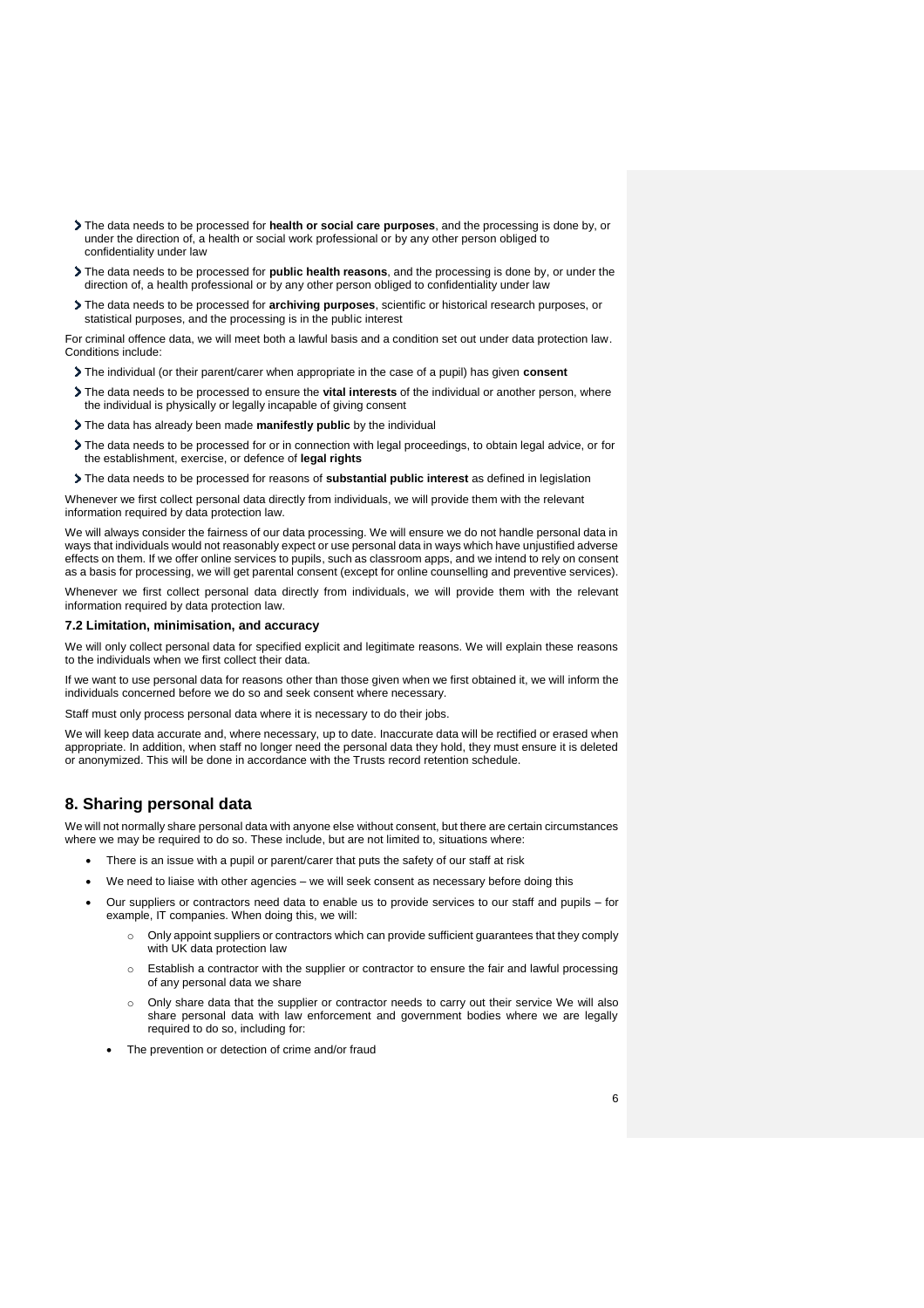- The apprehension or prosecution of offenders
- The assessment or collection of tax owed to HMRC
- In connection with legal proceedings
- Where the disclosure is required to satisfy our safeguarding obligations
- Research and statistical purposes, as long as personal data is sufficiently anonymised, or consent has been provided

We may also share personal data with emergency services and local authorities to help them to respond to an emergency that affects any of our pupils or staff.

Where we transfer personal data internationally, we will do so in accordance with UK data protection law.

## **9. Subject access requests and other rights of individuals**

#### **9.1 Subject access requests**

Individuals have a right to make a 'subject access request' to gain access to personal information that the school holds about them. This includes:

- Confirmation that their personal data is being processed
- Access to a copy of the data
- The purposes of the data processing
- The categories of personal data concerned
- Who the data has been, or will be, shared with
- How long the data will be stored for, or if this isn't possible, the criteria used to determine this period
- Where relevant, the existence of the right to request rectification, erasure, or restriction, or to object to such processing
- The right to lodge a complaint with the ICO or another supervisory authority
- The source of the data, if not the individual
- Whether any automated decision-making is being applied to their data, and what the significance and consequences of this might be for the individual
- The safeguards provided if the data is being transferred internationally

Subject access requests must be submitted in any form, but we may be able to respond to requests more quickly if they are made in writing and include:

- Name of individual
- Correspondence address
- Contact number and email address
- Details of the information requested

If staff receive a subject access request, they must immediately forward it to the DPO.

#### **9.2 Children and subject access requests**

Personal data about a child belongs to that child, and not the child's parents or carers. For a parent or carer to make a subject access request with respect to their child, the child must either be unable to understand their rights and the implications of a subject access request or have given their consent.

Children below the age of 12 are generally not regarded to be mature enough to understand their rights and the implications of a subject access request. Therefore, most subject access requests from parents or carers of pupils at any of our schools may be granted without the express permission of the pupil. This is not a rule and a pupil's ability to understand their rights will always be judged on a case-by-case basis.

#### **9.3 Responding to subject access requests**

When responding to requests, we:

May ask the individual to provide 2 forms of identification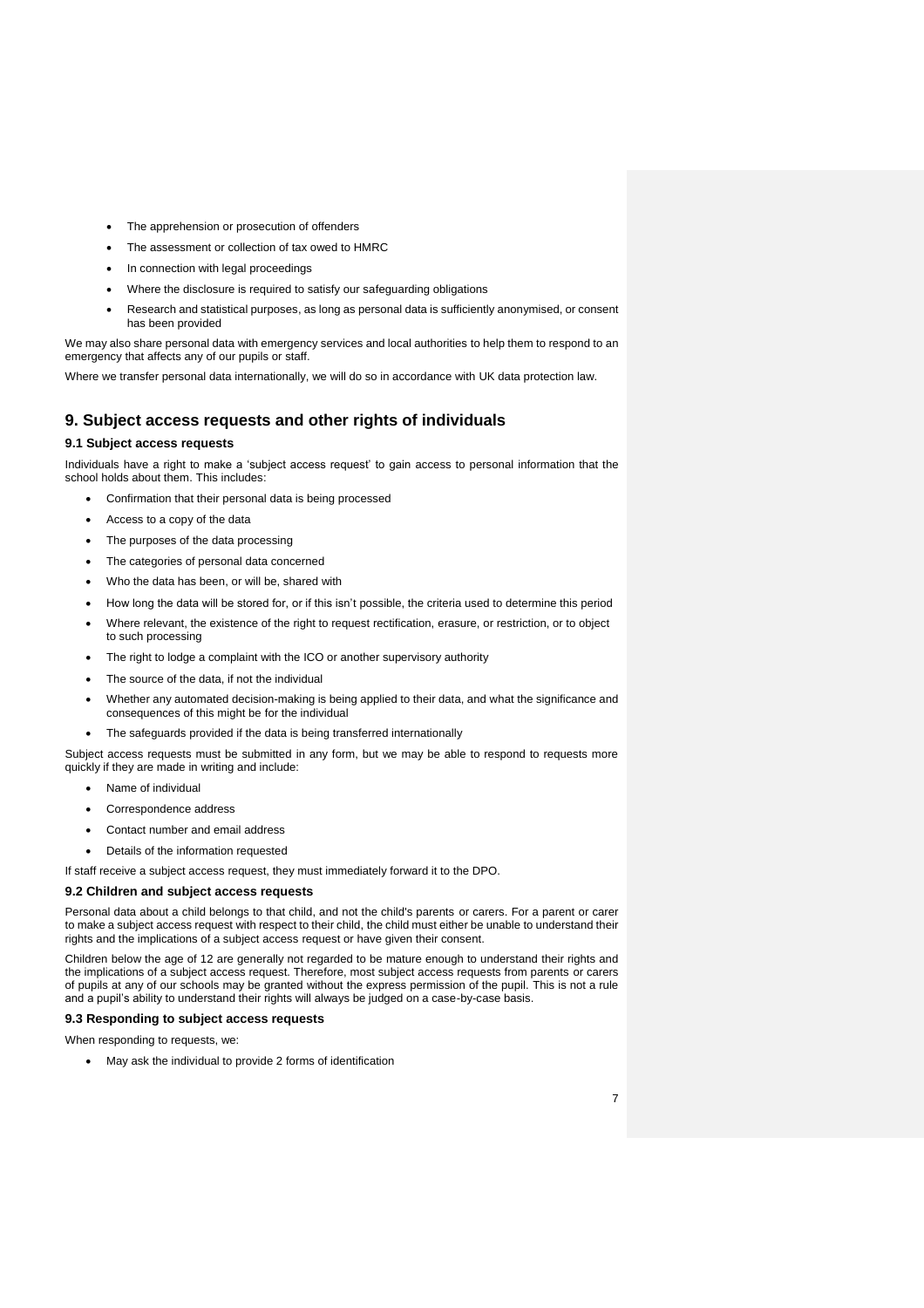- May contact the individual via phone to confirm the request was made
- Will respond without delay and within 1 month of receipt of the request
- Will provide the information free of charge
- May tell the individual we will comply within 3 months of receipt of the request, where a request is complex or numerous. We will inform the individual of this within 1 month, and explain why the extension is necessary

We will not disclose information if it:

- Might cause serious harm to the physical or mental health of the pupil or another individual
- Would reveal that the child is at risk of abuse, where the disclosure of that information would not be in the child's best interests
- Is contained in adoption or parental order records
- Is given to a court in proceedings concerning the child

If the request is unfounded or excessive, we may refuse to act on it, or charge a reasonable fee which considers administrative costs.

A request will be deemed to be unfounded or excessive if it is repetitive or asks for further copies of the same information.

When we refuse a request, we will tell the individual why, and tell them they have the right to complain to the ICO.

#### **9.4 Other data protection rights of the individual**

In addition to the right to make a subject access request (see above), and to receive information when we are collecting their data about how we use and process it (see section 7), individuals also have the right to:

- Withdraw their consent to processing at any time
- Ask us to rectify, erase or restrict processing of their personal data, or object to the processing of it (in certain circumstances)
- Prevent use of their personal data for direct marketing
- Object to processing which has been justified on the basis of public interest, official authority, or legitimate interests
- Challenge decisions based solely on automated decision making or profiling (i.e., making decisions or evaluating certain things about an individual based on their personal data with no human involvement)
- Prevent processing that is likely to cause damage or distress
- Be notified of a data breach in certain circumstances
- Make a complaint to the ICO
- Ask for their personal data to be transferred to a third party in a structured, commonly used and machine-readable format (in certain circumstances)

Individuals should submit any request to exercise these rights to the DPO. If staff receive such a request, they must immediately forward it to the DPO.

## **10. Parental requests to see the educational record**

There is no automatic parental right of access to the educational record in your setting, but the trust may choose to provide this. Set out your school's approach, explain whether charges apply, and explain how parents can make a request.

**Commented [HS1]:** Please advise what the trust's wish is regards access to the educational record as the law is different for academies.

# **11. CCTV**

We use CCTV in various locations around the school site to ensure it remains safe. We will adhere to the ICO's [code of practice](https://ico.org.uk/media/for-organisations/documents/1542/cctv-code-of-practice.pdf) for the use of CCTV. Please see the Trust's CCTV policy for more information.

**Commented [HS2]:** Can we add the link to the CCTV policy here?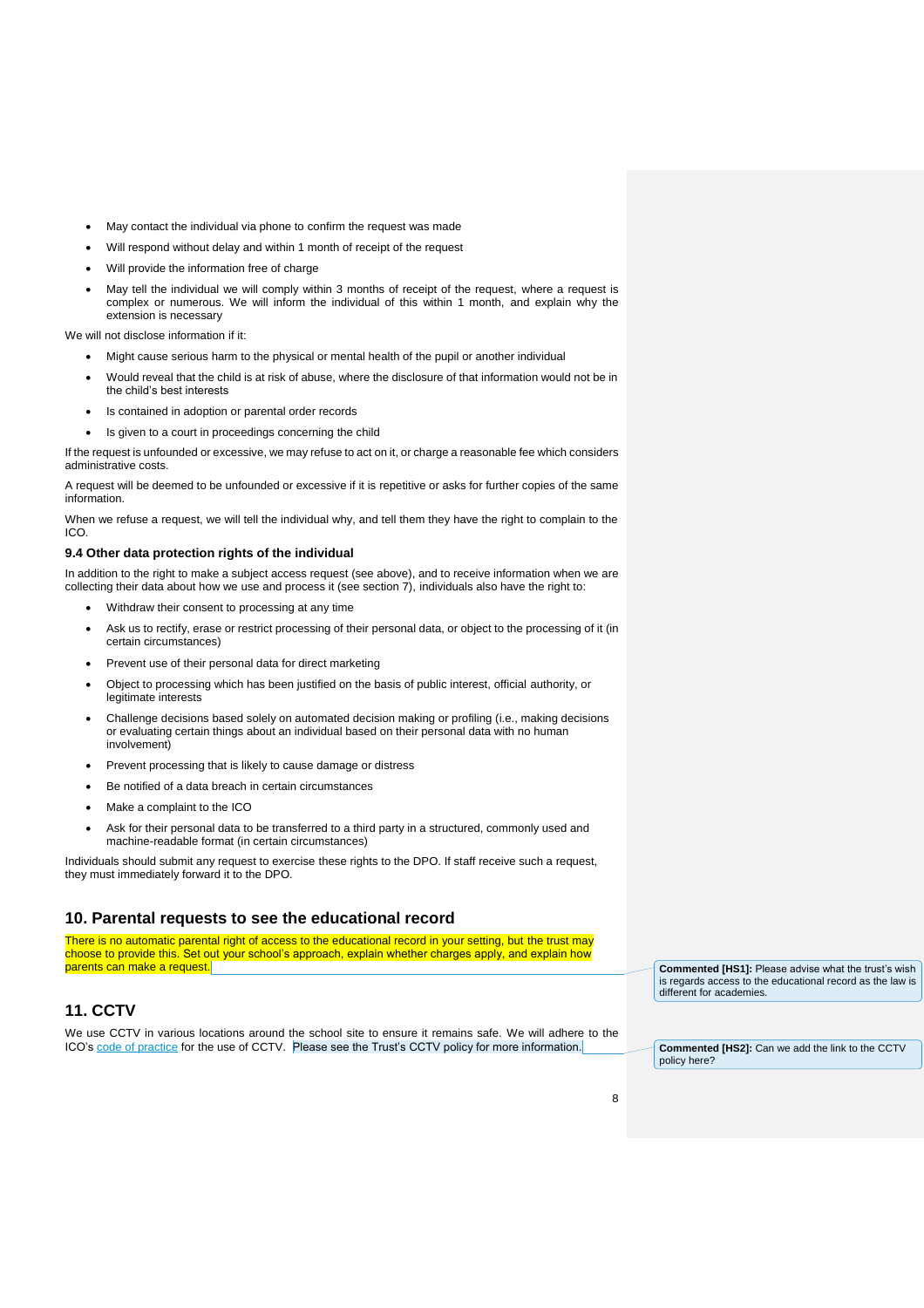We do not need to ask individuals' permission to use CCTV, but we make it clear where individuals are being recorded. Security cameras are clearly visible and accompanied by prominent signs explaining that CCTV is in use.

Any enquiries about the CCTV system should be directed to the Headteacher.

## **13. Photographs and videos**

As part of our school activities, we may take photographs and record images of individuals within our school.

We will obtain written consent from parents/carers for photographs and videos to be taken of their child for communication, marketing and promotional materials. We will clearly explain how the photograph and/or video will be used to both the parent/carer and pupil.

Any photographs and videos taken by parents/carers at school events for their own personal use are not covered by data protection legislation. However, we will ask that photos or videos with other pupils are not shared publicly on social media for safeguarding reasons, unless all the relevant parents/carers have agreed to this.

Where the school takes photographs and videos, uses may include:

- Within a trust school on notice boards and in school magazines, brochures, newsletters, etc.
- Outside of a trust school by external agencies such as the school photographer, newspapers, campaigns
- Online on a trust school website or social media pages

Consent can be refused or withdrawn at any time. If consent is withdrawn, we will delete the photograph or video and not distribute it further.

When using photographs and videos in this way we will not accompany them with any other personal information about the child, to ensure they cannot be identified.

See our Child Protection and Safeguarding Policy 21 for more information on our use of photographs and videos.

## **14. Data protection by design and default**

We will put measures in place to show that we have integrated data protection into all of our data processing activities, including:

- Appointing a suitably qualified DPO, and ensuring they have the necessary resources to fulfil their duties and maintain their expert knowledge
- Only processing personal data that is necessary for each specific purpose of processing, and always in line with the data protection principles set out in relevant data protection law (see section 6)
- Completing data protection impact assessments where the trust's processing of personal data presents a high risk to rights and freedoms of individuals, and when introducing new technologies (the DPO will advise on this process)
- Integrating data protection into internal documents including this policy, any related policies and privacy notices
- Regularly training members of staff on data protection law, this policy, any related policies and any other data protection matters; we will also keep a record of attendance
- Regularly conducting reviews and audits to test our privacy measures and make sure we are compliant
- Maintaining records of our processing activities, including:
	- For the benefit of data subjects, making available the name and contact details of our trust and DPO and all information we are required to share about how we use and process their personal data (via our privacy notices)
	- $\circ$  For all personal data that we hold, maintaining an internal record of the type of data, data subject, how and why we are using the data, any third-party recipients, any transfers outside of the UK and the safeguards for those, retention periods and how we are keeping the data secure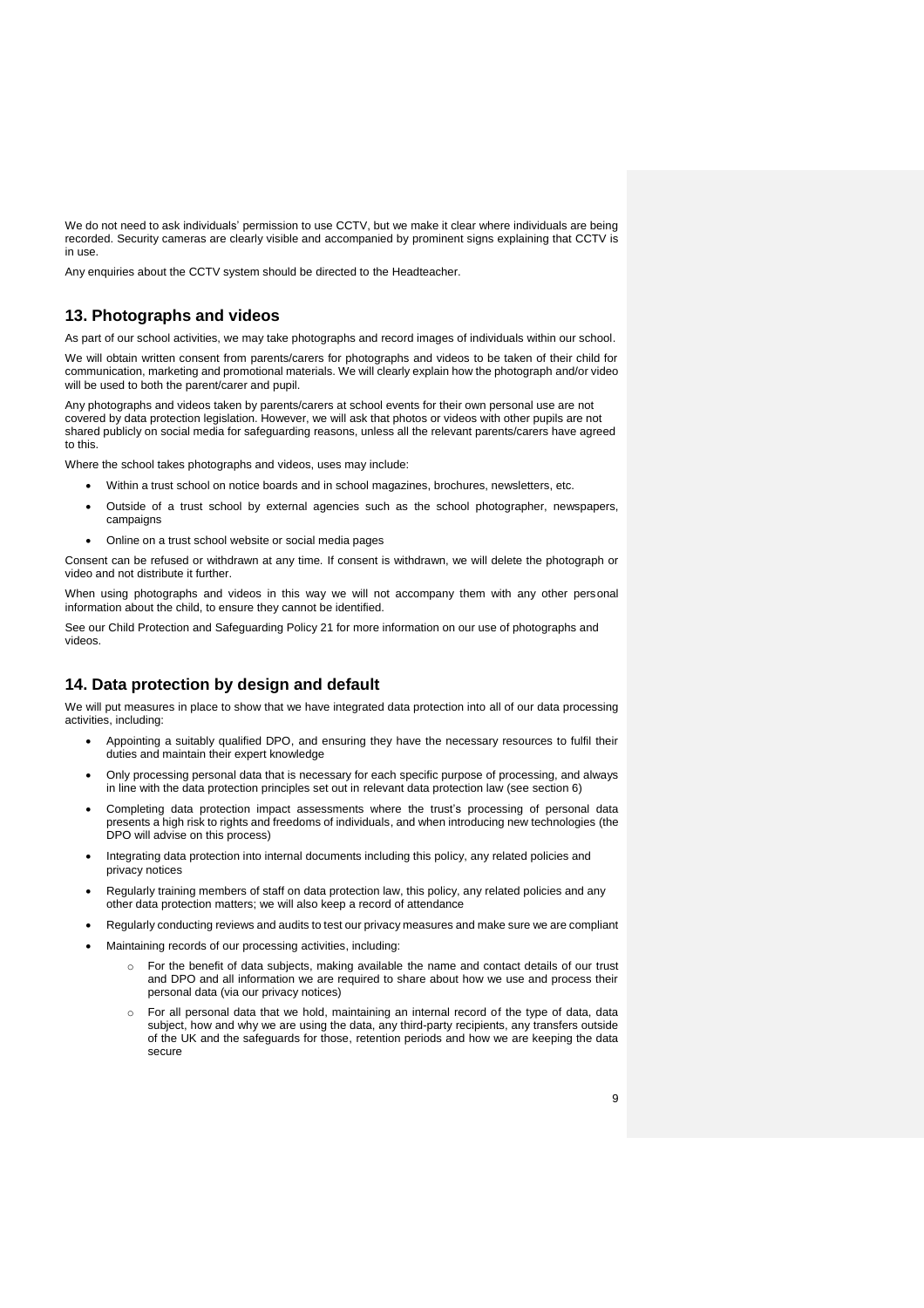# **15. Data security and storage of records**

We will protect personal data and keep it safe from unauthorised or unlawful access, alteration, processing or disclosure, and against accidental or unlawful loss, destruction or damage.

In particular:

- Paper-based records and portable electronic devices, such as laptops and hard drives that contain personal data are kept under lock and key when not in use
- Papers containing confidential personal data must not be left on office and classroom desks, on staffroom tables, pinned to notice/display boards, or left anywhere else where there is general access
- Where personal information needs to be taken off site, staff are responsible for keeping the data safe and secure.
- > Passwords that are at least 10 characters long containing letters and numbers are used to access school computers, laptops and other electronic devices. Staff and pupils are reminded to change that they should not reuse passwords from other sites
	- Encryption software is used to protect all portable devices and removable media, such as laptops and **USB** devices
	- Staff, pupils or governors who store personal information on their personal devices are expected to follow the same security procedures as for school-owned equipment (see our acceptable use agreement<sup>'</sup>
	- Where we need to share personal data with a third party, we carry out due diligence and take reasonable steps to ensure it is stored securely and adequately protected (see section 8)

# **16. Disposal of records**

Personal data that is no longer needed will be disposed of securely. Personal data that has become inaccurate or out of date will also be disposed of securely, where we cannot or do not need to rectify or update it.

For example, we will shred or incinerate paper-based records, and overwrite or delete electronic files. We may also use a third party to safely dispose of records on the school's behalf. If we do so, we will require the third party to provide sufficient guarantees that it complies with data protection law.

# **17. Personal data breaches**

The school will make all reasonable endeavors to ensure that there are no personal data breaches.

In the unlikely event of a suspected data breach, we will follow the procedure set out in appendix 1.

When appropriate, we will report the data breach to the ICO within 72 hours. Such breaches in a school context may include, but are not limited to:

- A non-anonymized dataset being published on the school website which shows the exam results of pupils eligible for the pupil premium
- Safeguarding information being made available to an unauthorized person
- The theft of a school laptop containing non-encrypted personal data about pupils

# **18. Training**

All staff and governors are provided with data protection training as part of their induction process.

Data protection will also form part of continuing professional development, where changes to legislation, guidance or the school's processes make it necessary.

# **19. Monitoring arrangements**

The DPO is responsible for monitoring and reviewing this policy.

This policy will be reviewed annually and approved by the full governing board

**Commented [HS3]:** Not practical to operate a system of signing in and out, especially please amend

**Commented [HS4]:** Is this the case – Can TME confirm?

**Commented [HS5]:** Once agreed the e-mail retention time period should be added to this section or if a separate policy a link added here

**Commented [HS6]:** Note: the annual review frequency here reflects the Department for Education's **recommendation in its advice on statutory policies**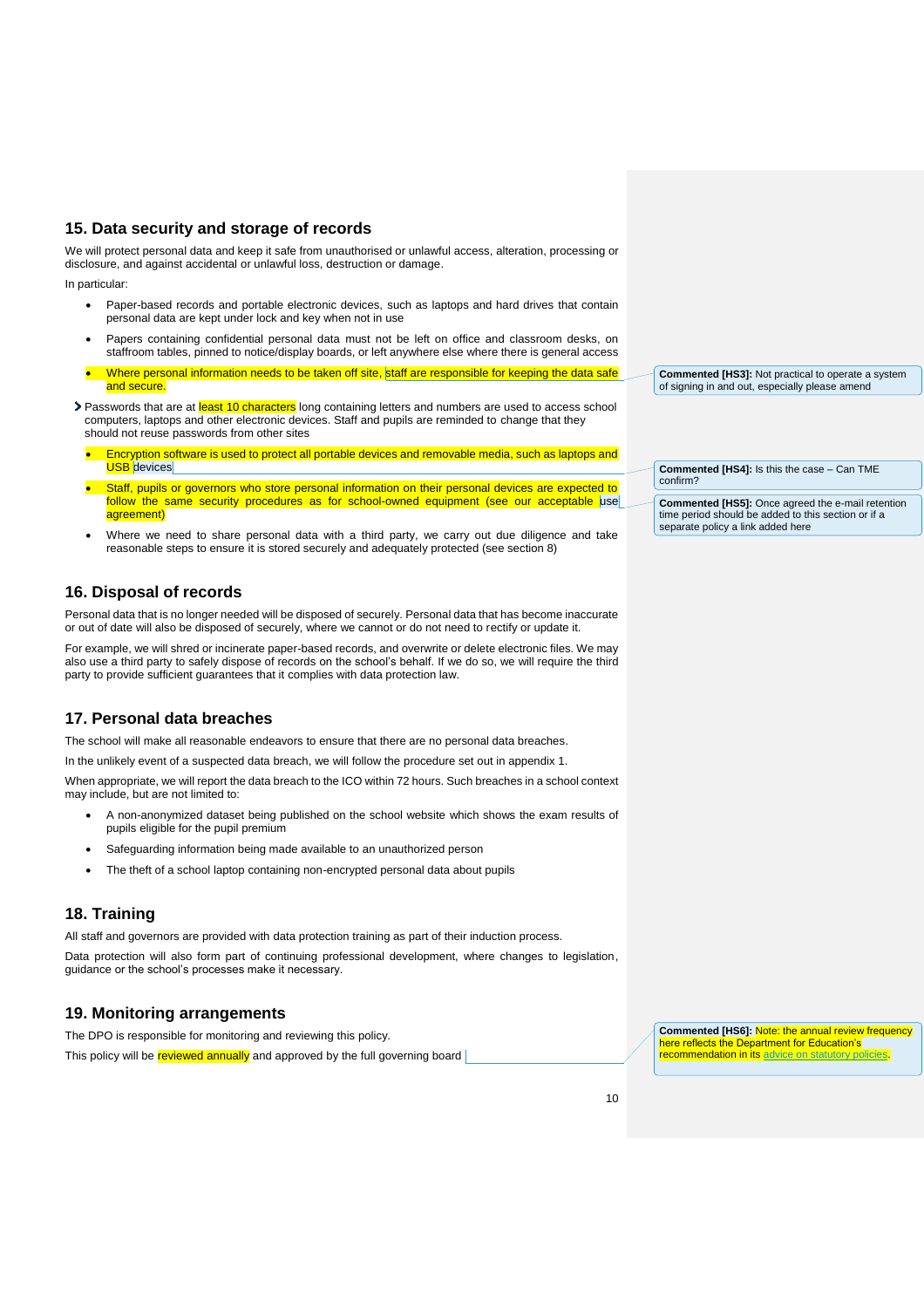# **20. Links with other policies**

This data protection policy is linked to our:

- Freedom of information publication scheme
- Acceptable Use Agreement
- Child Protection and Safeguarding Policy 2021
- CCTV policy 2021

## **Appendix 1: Personal data breach procedure**

This procedure is based on [guidance on personal data breaches](https://ico.org.uk/for-organisations/guide-to-the-general-data-protection-regulation-gdpr/personal-data-breaches/) produced by the ICO.

- On finding or causing a breach, or potential breach, the staff member or data processor must immediately notify the DPO, Helen Sherriff [helen.sherriff@horizonmat.com](mailto:helen.sherriff@horizonmat.com) and the data protection lead at their school, who will record the breach on our data protection system without delay.
- The DPO will investigate the report and determine whether a breach has occurred. To decide, the DPO will consider whether personal data has been accidentally or unlawfully:
	- o Lost
	- o Stolen
	- o Destroyed
	- o Altered
	- Disclosed or made available where it should not have been
	- o Made available to unauthorized people
- Staff and governors will cooperate with the investigation (including allowing access to information and responding to questions). The investigation will not be treated as a disciplinary investigation
- If a breach has occurred or it is considered to be likely that is the case, the DPO will alert the headteacher and the chair of governors, when and where necessary
- The DPO will make all reasonable efforts to contain and minimise the impact of the breach. Relevant staff members or data processors should help with this where necessary, and the DPO should take external advice when required. (Actions relevant to specific data types are set out at the end of this procedure)
- The DPO will assess the potential consequences, based on how serious they are, and how likely they are to happen before and after the implementation of steps to mitigate the consequences
- The DPO will document the decision (either way) in case it is challenged at a later date by the ICO, or an individual affected by the breach. Documented decisions are stored on GDPR Sentry system.
- Where the ICO must be notified, the DPO will do this via the ['report a breach' page of the ICO website](https://ico.org.uk/for-organisations/report-a-breach/) within 72 hours. As required, the DPO will set out:
	- $\circ$  A description of the nature of the personal data breach including, where possible:
		- **The categories and approximate number of individuals concerned** 
			- The categories and approximate number of personal data records concerned
	- o The name and contact details of the DPO
	- o A description of the likely consequences of the personal data breach
	- o A description of the measures that have been, or will be taken, to deal with the breach and mitigate any possible adverse effects on the individual(s) concerned
- If all the above details are not yet known, the DPO will report as much as they can within 72 hours. The report will explain that there is a delay, the reasons why, and when the DPO expects to have further information. The DPO will submit the remaining information as soon as possible
- Where the school is required to communicate with individuals whose personal data has been breached, the DPO will tell them in writing. This notification will set out:
	- The name and contact details of the DPO